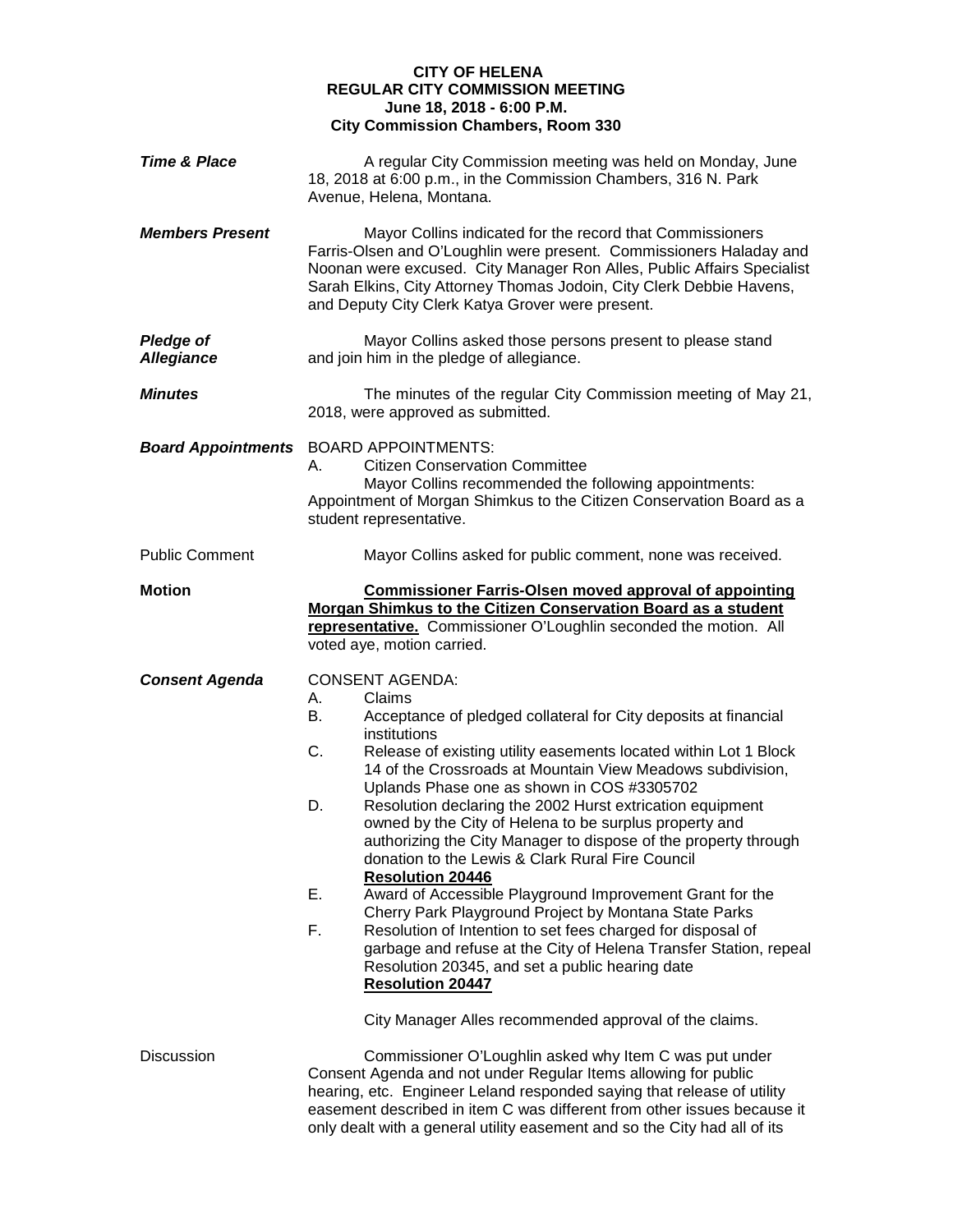|                       | needs met through that easement as the City didn't have utilities in that<br>location; thus, placing this item on the Consent Agenda would be<br>sufficient.                                                                                                                                                                                                                                                                                                                                                                                                                                                                                                                                                                                                                                                                                                                                                                                                                                                                                                                                                                                                                                                                                                                                                                                                                     |
|-----------------------|----------------------------------------------------------------------------------------------------------------------------------------------------------------------------------------------------------------------------------------------------------------------------------------------------------------------------------------------------------------------------------------------------------------------------------------------------------------------------------------------------------------------------------------------------------------------------------------------------------------------------------------------------------------------------------------------------------------------------------------------------------------------------------------------------------------------------------------------------------------------------------------------------------------------------------------------------------------------------------------------------------------------------------------------------------------------------------------------------------------------------------------------------------------------------------------------------------------------------------------------------------------------------------------------------------------------------------------------------------------------------------|
|                       | Commissioner O'Loughlin asked about general requirements<br>determining whether an item would be placed on the Consent Agenda or<br>in Regular Items category. Attorney Jodoin referred to item C from<br>today's Consent Agenda and to the discussion regarding the easement<br>in relation to Sussex Construction from May 21, 2018, meeting and noted<br>that, given the nature of the issue with the Sussex discussion, public<br>comment was expected, but item C on Consent Agenda seemed to be<br>relatively straightforward with nobody interested in discussing it. That<br>was why item C was placed on the Consent Agenda.                                                                                                                                                                                                                                                                                                                                                                                                                                                                                                                                                                                                                                                                                                                                            |
| <b>Public Comment</b> | Mayor Collins asked for public comment, none was received.                                                                                                                                                                                                                                                                                                                                                                                                                                                                                                                                                                                                                                                                                                                                                                                                                                                                                                                                                                                                                                                                                                                                                                                                                                                                                                                       |
| <b>Motion</b>         | <b>Commissioner Farris-Olsen moved approval of Items A-F on</b><br>the consent agenda. Commissioner O'Loughlin seconded the motion.                                                                                                                                                                                                                                                                                                                                                                                                                                                                                                                                                                                                                                                                                                                                                                                                                                                                                                                                                                                                                                                                                                                                                                                                                                              |
| <b>Discussion</b>     | Commissioner O'Loughlin referred to item C and asked Engineer<br>Leland whether he foresaw any need for the City to have utilities installed<br>at that location, given the continued development in that area. Engineer<br>Leland showed the location on the map and explained that the City had a<br>ROW there and that the City didn't foresee needing the easement.<br>Commissioner O'Loughlin asked why there was ROW in that<br>location. Engineer Leland explained that it was the corner lot in the<br>Mountain View Meadow subdivision where a builder built into the utility<br>easement by approximately 9' (4', with the eave of the house going into<br>the easement by approximately 6'). The City had a ROW at that location.<br>All plans were looked at for water, sewer, stormwater, and streets and<br>everything is located within the ROW. The City was not looking into<br>needing extra room for anything in the foreseeable future.<br>Commissioner O'Loughlin asked why there was the original<br>easement. Engineer Leland replied that his recollection was that at<br>some point, NorthWestern Energy was going to put utilities at that<br>location because they wanted utilities to be behind the sidewalk and not<br>under it. And then NorthWestern Energy changed their mind and<br>decided to put those either in ROW, sidewalk, or boulevard. |
| <b>Vote</b>           | All voted aye, motion carried.                                                                                                                                                                                                                                                                                                                                                                                                                                                                                                                                                                                                                                                                                                                                                                                                                                                                                                                                                                                                                                                                                                                                                                                                                                                                                                                                                   |
| <b>Bid Award</b>      | BID AWARD:<br>Cured in Place Pipe (C.I.P.P.) Sewer Main Rehabilitation Project<br>А.<br>#16-9                                                                                                                                                                                                                                                                                                                                                                                                                                                                                                                                                                                                                                                                                                                                                                                                                                                                                                                                                                                                                                                                                                                                                                                                                                                                                    |
| <b>Staff Report</b>   | City Engineer Ryan Leland reported presently the existing<br>sanitary sewer mains within the thirteen project locations are past their<br>service life and have been requiring significant additional cleaning, jetting<br>and maintenance for several years. The sanitary sewer mains are all<br>currently in a deteriorating state and when inspected using in-pipe<br>cameras, it was determined that they needed to be replaced or<br>rehabilitated. It was also determined through remote inspection that the<br>pipes were able to be rehabilitated using trenchless methods. The<br>thirteen project locations proposed within the sewer system are all<br>located within established older neighborhoods in Helena.<br>It was determined between the City's Utility Maintenance and<br>Engineering staffs, after reviewing pipe inspection video and individual                                                                                                                                                                                                                                                                                                                                                                                                                                                                                                          |

site visits, that trenchless cured in place pipe rehabilitation would be the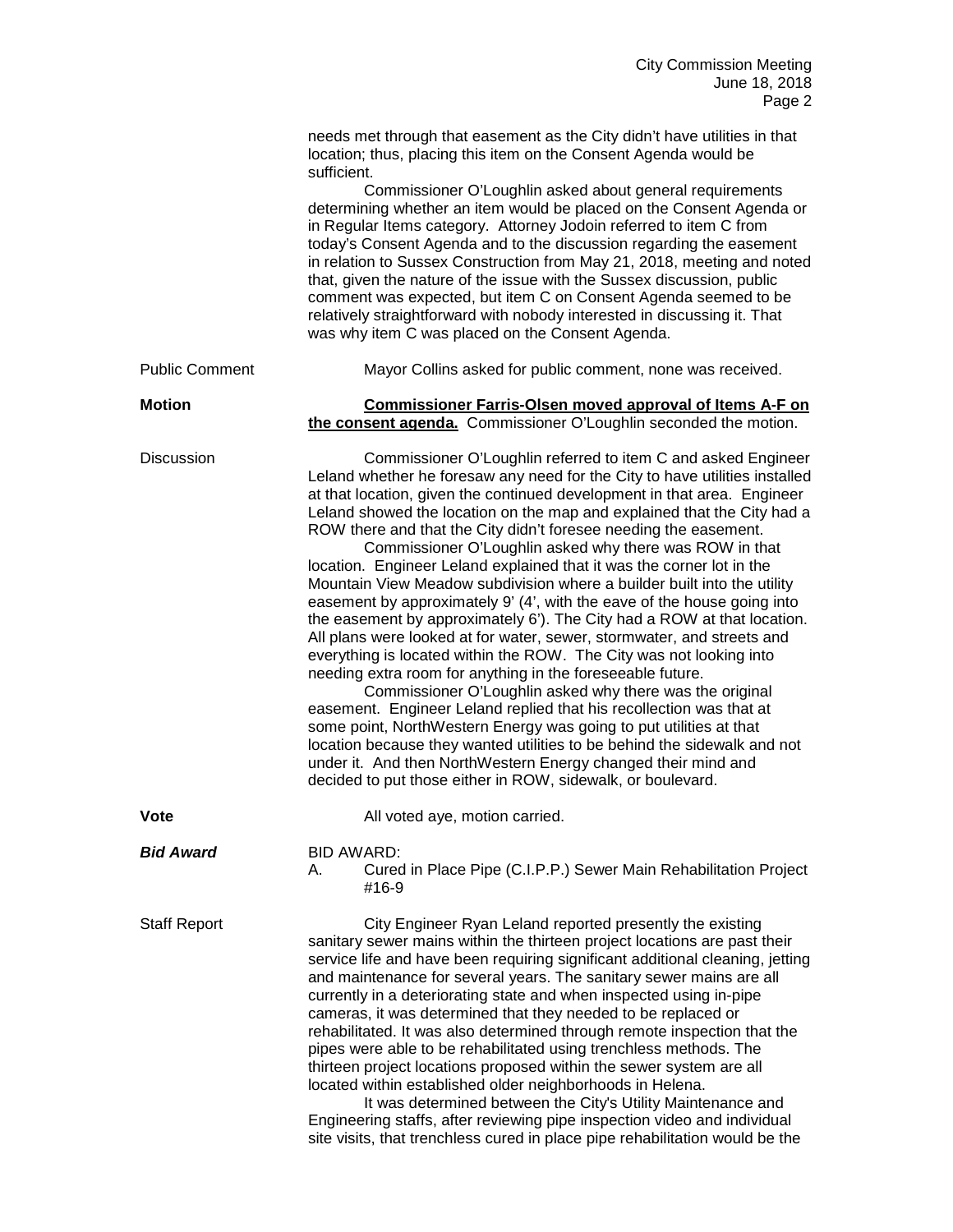best option to fix the aging pipe and to limit streetscape and landscape impacts in established older neighborhoods. Since the sewer mains are located in established neighborhoods with minimal possibility for additional service connections, cured in place pipe (C.I.P.P.) was chosen to rehabilitate the existing pipes without requiring significant excavation.

The City received one (1) bid for the project. Bids were opened on May 15, 2018. The apparent low bidder for the project was Planned and Engineered Construction, Inc. of Helena, MT, with a quote of \$328,850.00.

Rehabilitation of the aging sanitary sewer infrastructure with cured in place pipe liners will allow for reduced maintenance, improved flows and overall better sanitary sewer service for the affected residents. Reduced maintenance frequency after rehabilitation will eliminate significant additional maintenance costs that are currently required to keep the mains functioning properly. Rehabilitation of pipes that have exceeded their design lives with new pipe liners will ensure adequate sewer service into the foreseeable future for the project areas.

Construction of this project will eliminate the need for additional City Utility Maintenance staff cleaning and jetting of the sanitary sewer mains and will allow City Utility Maintenance staff to place these sewers on a regular tri-annual maintenance schedule, saving time, money, fuel and energy expended in using City equipment to jet and clean the lines more frequently than is typically required for lines of this type.

Engineer Leland recommended awarding the C.I.P.P. Sewer Main Rehabilitations Project #16-9 to the lowest responsible bidder Planned and Engineered Construction (PEC) Inc. in the amount of \$328,850.00.

Public Comment Mayor Collins called for public comment, none was received.

**Motion Commission O'Loughlin moved to award the C.I.P.P. Sewer Main Rehabilitations Project #16-9 to the lowest responsible bidder Planned and Engineered Construction (PEC) Inc. in the amount of \$328,850.00.** Commissioner Farris-Olsen seconded the motion. All voted aye, motion carried.

B. Lewis Street Water Main Replacement project #17-27

Staff Report City Engineer Ryan Leland reported presently there are 4 and 6 inch cast iron water mains in Lewis Street east of Roberts Street to North Harris Street. This project is replacing old water mains dating from 1961 and 1936 that have been subject to low flows, leaks and multiple breaks due to the ages and sizes of the main. The project is replacing and upsizing the existing 4 and 6 inch water mains to new 8 inch ductile iron water main. The project is also adding two new fire hydrants, 6 new gate valves and 15 water services from the new main to the existing curb box. This project will increase overall reliability of the system and fire flows in the neighborhood.

> The City received 3 bids for the project on May 22, 2018. The lowest responsible bidder for the project was Hard Rock Road Building & Utilities, Inc. of Helena, MT, with a bid price of \$219,290.00.

The cost for this project is planned to be paid for by the City of Helena out of the Water Utility fund and is a planned upgrade to the City's water system to increase reliability and capacity.

Replacing the water main will increase capacity and fire protection for the 14 services served from the existing water main to be replaced. The elimination of the need for frequent repairs of the water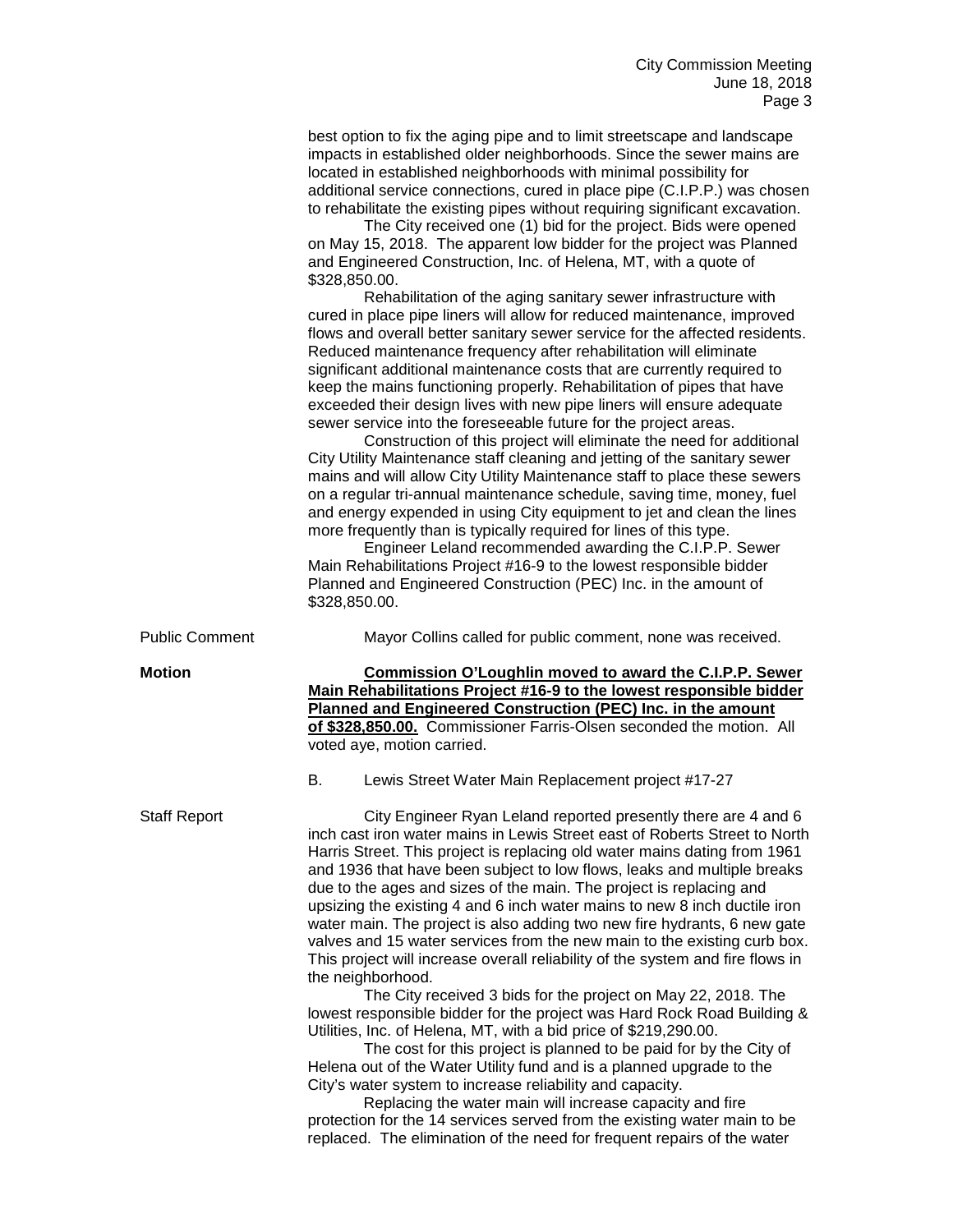main will save energy (equipment fuel, manpower, etc.) used for said repairs. City Engineer Leland recommended awarding the Lewis Street Water Main Replacement, Project #17-27, to the lowest responsible bidder Hard Rock Road Building & Utilities, Inc. in the amount of \$219,290.00. Public Comment Mayor Collins called for public comment, none was received. **Motion Commissioner Farris-Olsen moved to award the Lewis Street Water Main Replacement, Project #17-27, to the lowest responsible bidder Hard Rock Road Building & Utilities, Inc. in the amount of \$219,290.00.** Commissioner O'Loughlin seconded the motion. All voted aye, motion carried. C. Replacement of the Wastewater Treatment Plant Grit Washer and Management System, City Project #18-2 Staff Report City Engineer Ryan Leland reported the Grit Management System is typically a machine or system that removes and washes grit from the wastewater stream as it enters the treatment plant. Grit is defined as heavy mineral matter consisting of a variety of particles including sand, gravel, cinder and other heavy discrete inorganic materials found in domestic wastewater. The existing grit management system was installed in 1982 and is past its useful life. The existing grit system has become maintenance intensive and although it still functions, it has required multiple repairs this year due to grit wearing through the metal housing of the machine. The treatment plant budgeted for the replacement of the grit management system last year and researched potential replacement models for at least the last year. The City has previously replaced WWTP equipment through direct purchase and it has resulted in significant project cost savings. Typical contractor markup for equipment like this is 15% minimum, and direct purchase would result in a savings of at least \$17,500.00 in this case. Direct purchase of the equipment by the City will also provide for better factory support for the equipment. Direct purchase of the grit system will result in a significant cost saving amounting to at least \$20,000.00, an overall project cost reduction of approximately 12-15%. Installation cost will be approximately \$ 25-30,000.00 and a proposal has been received from one Contractor at \$30,750.00. A very essential piece of equipment will be replaced with a more functional updated model and the City will save approximately \$20,000 from the bid price for a contractor to procure and install. Ordering the grit system directly will also reduce lead time for procurement by 3-6 months allowing for replacement of the grit system this year. The new grit management system will use less power and newer technology than the existing system, thereby reducing energy impacts. City Engineer Leland recommended awarding the scope of supply/direct purchase of grit management equipment from Huber Technologies, Inc. in the amount of \$116,775.00. Public Comment Mayor Collins called for public comment, none was received. **Motion Commissioner O'Loughlin moved to award the scope of supply/direct purchase of grit management equipment from Huber Technologies, Inc. in the amount of \$116,775.00.** Commissioner

Farris-Olsen seconded the motion. All voted aye, motion carried.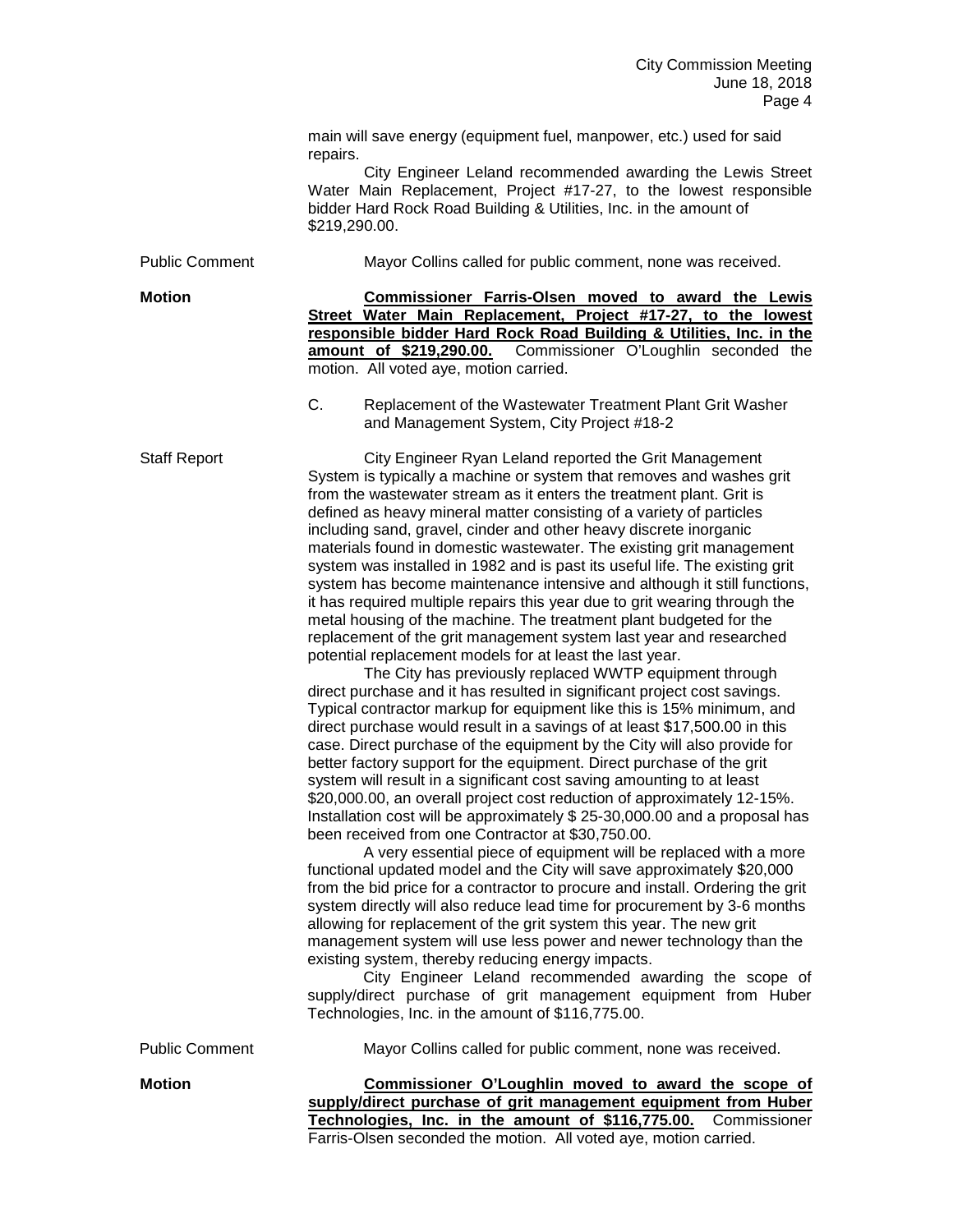D. Ten Mile Water Treatment Plant Outfall Main Replacement Project No. 15-18

Staff Report City Engineer Ryan Leland reported the Ten Mile Water Treatment Plant provides the bulk of the potable water supply for the City of Helena. The plant currently is capable of producing 9 million gallons of potable water daily. The plant utilizes snowmelt from the Ten Mile Creek watershed through a flocculation and filtration system to provide water to the city on a year round basis. The treatment plant has been in operation since 1990, but existing water infrastructure on the site dates back to the early 1900s prior to treatment when Ten Mile Creek water was simply diverted to the clear well, settled out and piped to town via gravity. At the present time, finished water is piped through three existing pipelines, a 16 inch cast iron pipe believed to be installed in 1903, a 16 inch welded steel pipe dating to 1913 and a 24 inch welded steel pipe dating to 1947. The newest of the existing transmission mains is 71 years old and the oldest is an astonishing 115 years old. These mains have clearly exceeded their service life as designed. This project will replace the three existing transmission mains with one new 36 inch diameter PVC pipe from the Ten Mile Water Treatment Plant to the existing control valve vault located in Baxendale. The project will also replace the flow control valve vault. The proposed project consists of the installation of ~11,110 lineal feet of 36" diameter PVC water main ten air release vaults, abandonment of three existing mains in-place, and construction of a new flow control vault.

> The City solicited and received 5 bids for the project on May 22, 2018. The lowest responsive bidder for the project was Missouri River Contractors LLC of Helena, MT, with a bid price of \$4,220,362.00.

The cost for this project is planned to be paid for out of the Water Utility fund and is a planned upgrade to the City's water system to increase reliability and capacity. This project is for the replacement of vital infrastructure for the City.

A very essential piece of City infrastructure will be replaced with new. Replacement of the outfall main will ensure that the Ten Mile Water Treatment Plant is capable of providing the bulk of the City's water supply for the foreseeable future.

City Engineer Leland recommended awarding the Ten Mile Water Treatment Plant Outfall Main Replacement, Project #15-18, to the lowest responsive bidder Missouri River Contractors LLC in the amount of \$4,220,362.00.

| Discussion:           | Commissioner O'Loughlin asked about the timeline: once this<br>process starts, how long it would take for this phase to be completed.<br>Engineer Leland replied that once the contract is signed in July, the City<br>would need about 120 days for completing the project.                                         |
|-----------------------|----------------------------------------------------------------------------------------------------------------------------------------------------------------------------------------------------------------------------------------------------------------------------------------------------------------------|
| <b>Public Comment</b> | Mayor Collins called for public comment, none was received.                                                                                                                                                                                                                                                          |
| <b>Motion</b>         | <b>Commissioner Farris-Olsen moved to award the Ten Mile</b><br>Water Treatment Plant Outfall Main Replacement, Project #15-18, to<br>the lowest responsive bidder Missouri River Contractors LLC in the<br>amount of \$4,220,362.00. Commissioner O'Loughlin seconded the<br>motion. All voted aye, motion carried. |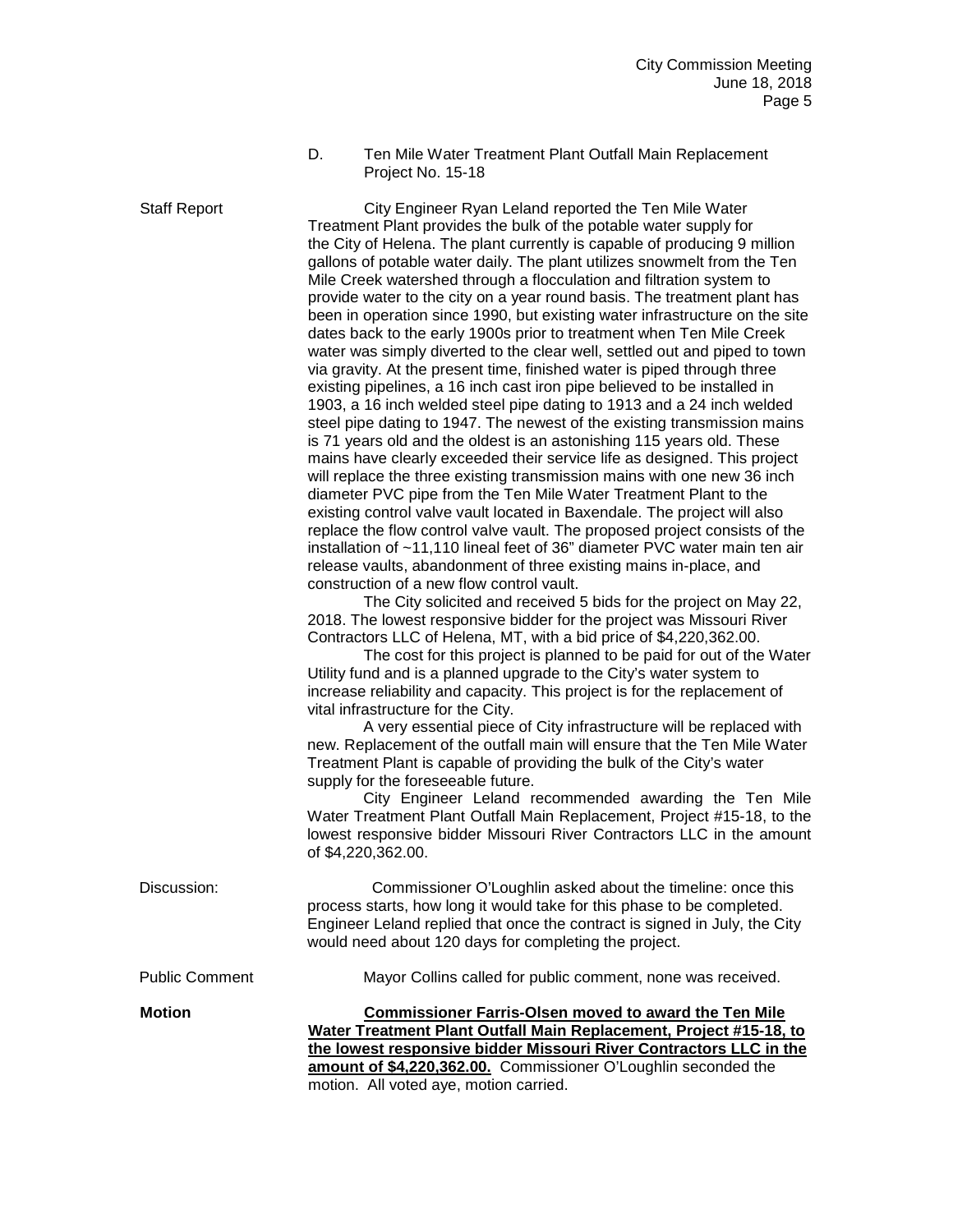## E. Transfer Station Pit Floor Expansion, City Project #18-8

Staff Report City Engineer Ryan Leland reported the City of Helena Transfer Station has two areas for the public to dump into the pit. The first area is the two elevated areas on the side of the pit and one at grade area on the east side of the pit. This area is used for dumping of lager vehicles such at semi-truck. As part of the existing expanded pit floor, there is a small building that is used to store equipment but the building is falling down. The proposed plan is to expand the pit floor dumping area that is needed to allow more customer dumping area. The expansion area will be enclosed in a building to allow for better dumping and to store more transfer station equipment out of the elements. The size of the expansion area of the pit floor will be 6,800 square feet. In addition to the building and pit floor, a new fire sprinkler will be installed for the transfer station. The City of Helena received 3 bids on May 22, 2018. The lowest response bidder for the project was Abraham Construction Service LLC of Clancy, MT, with a bid price of \$749,000. The City budgeted \$450,000 in FY18, and \$268,000 in the original proposed FY19 plus a proposed amendment to the budget of \$60,000. The project will allow an additional area for customers to dump, ability to separate the commercial customers from the residential customers, more area for larger vehicles to dump, and an area to store transfer station equipment out of the elements. City Engineer Leland recommended awarding the Transfer Station Pit Floor Expansion, City Project #18-8, to Abraham Construction Service LLC in the amount of \$749,000. Public Comment Mayor Collins called for public comment, none was received. **Motion Commissioner Farris-Olsen moved to award the Transfer Station Pit Floor Expansion, City Project #18-8, to Abraham Construction Service LLC in the amount of \$749,000.** Commissioner O'Loughlin seconded the motion. All voted aye, motion carried. Discussion Commissioner O'Loughlin noted that Engineer Leland provided information regarding to where the City Project #18-8 was budgeted in FY18 and FY 19 but not regarding to other projects and asked for information regarding the rest of the projects with respect to where those items were budgeted. Engineer Leland replied that all other projects were budgeted in FY18 or before and that he could provide information where exactly those projects were budgeted and with what amendments. Commissioner O'Loughlin asked for an update on Safeway parking lot water main project. Engineer Leland reported the project had been going fairly well; there was some delay due to the weather but overall the project was progressing well and the crew needed a week and a half of good weather to complete it. *Communications* COMMUNICATIONS/PROPOSALS FROM COMMISSIONERS *From Commissioners* There were no communications from the Commissioners. *Report of the City* REPORT OF THE CITY ATTORNEY **Attorney** City Attorney Jodoin reported the City was served with a lawsuit against the Police Department relative to its initial active shooter training at the school district. An individual alleges to have suffered ear damage at that training when one of the gun shooting blanks went off. The City disputes the facts of that case and it has been tendered to MMIA. The individual who was injured submitted a claim a number of months ago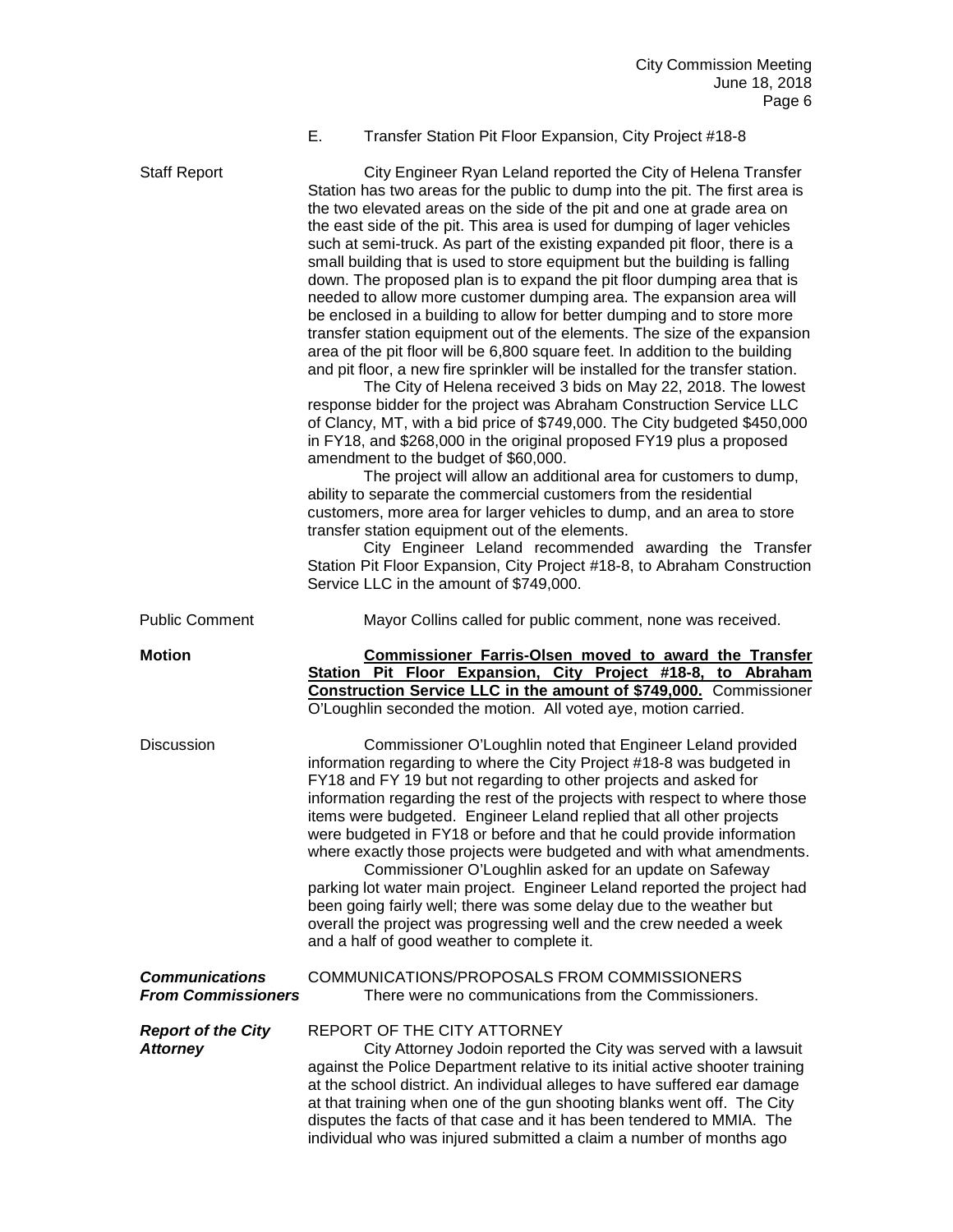|                                                  | and has been working through MMIA. A resolution could not be reached<br>then that was satisfactory to both parties so they filed a lawsuit. Attorney<br>Jodoin expected that MMIA would be providing a defense and hiring an<br>attorney.                                                                                                                                                                                                                                                                                                                                                                                                                                                                                                                                                                                                                                                                                                                                                                                                                                                                                                                                                                                                                                                                                                                                                                                                                                                                                                                                                                                                                |
|--------------------------------------------------|----------------------------------------------------------------------------------------------------------------------------------------------------------------------------------------------------------------------------------------------------------------------------------------------------------------------------------------------------------------------------------------------------------------------------------------------------------------------------------------------------------------------------------------------------------------------------------------------------------------------------------------------------------------------------------------------------------------------------------------------------------------------------------------------------------------------------------------------------------------------------------------------------------------------------------------------------------------------------------------------------------------------------------------------------------------------------------------------------------------------------------------------------------------------------------------------------------------------------------------------------------------------------------------------------------------------------------------------------------------------------------------------------------------------------------------------------------------------------------------------------------------------------------------------------------------------------------------------------------------------------------------------------------|
|                                                  | Attorney Jodoin reported on another case where the Attorney's<br>Office has been working on human rights complained involving the<br>Police Department where a driver alleged that she was discriminated<br>against based on her age. Today a resolution was reached with that<br>individual. The HRB found a mixed motive cause, which the Attorney's<br>Office strongly disagreed with. The City agreed to educate officers and<br>go over the statute with them and be slightly more precise in the words<br>police officers use: the statue allows to consider age in requesting a<br>review for driving license but it can't be the sole determining factor. In<br>this case, there were many other factors. That case got resolved<br>through reconciliation.<br>About two weeks ago, there was another case involving a former<br>employee who is alleging discrimination based on disability. City<br>Attorney's Office was handling that case; MMIA had also been involved.                                                                                                                                                                                                                                                                                                                                                                                                                                                                                                                                                                                                                                                                     |
| <b>Report of the City</b><br><b>Manager</b>      | REPORT OF THE CITY MANAGER<br>Manager Alles reported Dennis Taylor started working as an<br>Interim City Manager today. Manager Alles welcomed Interim City<br>Manager Taylor.                                                                                                                                                                                                                                                                                                                                                                                                                                                                                                                                                                                                                                                                                                                                                                                                                                                                                                                                                                                                                                                                                                                                                                                                                                                                                                                                                                                                                                                                           |
| <b>Report from the</b><br><b>Helena Citizens</b> | REPORT FROM THE HELENA CITIZENS COUNCIL<br>No report was provided.                                                                                                                                                                                                                                                                                                                                                                                                                                                                                                                                                                                                                                                                                                                                                                                                                                                                                                                                                                                                                                                                                                                                                                                                                                                                                                                                                                                                                                                                                                                                                                                       |
| <b>Regular Items</b>                             | <b>REGULAR ITEMS:</b><br>CONSIDER AN AGREEMENT TO LEASE, SELL AND<br>А.<br>PURCHASE REAL PROPERTY - 406-420 FULLER<br>AVENUE, HELENA, MONTANA.                                                                                                                                                                                                                                                                                                                                                                                                                                                                                                                                                                                                                                                                                                                                                                                                                                                                                                                                                                                                                                                                                                                                                                                                                                                                                                                                                                                                                                                                                                           |
| <b>Staff Report</b>                              | City Manager Ron Alles reported the approval of the Public<br>Safety operations and maintenance levy authorized<br>Lewis & Clark County to proceed with remodeling the existing Law<br>Enforcement Center (LEC) which will require the administrative offices of<br>the Helena Police Department and Sheriff's Office be relocated.<br>A working group met and gathered information; the work focused<br>upon identifying possible site relocation options. The working group<br>included input from representatives from several City and County<br>departments.<br>Several properties were analyzed based upon anticipated space<br>needs and a desire to continue to co-locate the Helena Police<br>Department and Sheriff's Office. Some of the other criteria included<br>traffic patterns, future growth potential, building condition, parking, power<br>logistics, ITS capabilities, furniture and costs.<br>The work led to a conclusion that the County Administrator and<br>myself negotiate for the use and possible purchase of the building<br>located at 420 Fuller Avenue in downtown Helena. Those negotiations<br>have resulted in the attached Agreement to Lease, Sell, and Purchase<br>Real Property.<br>Section 1-4-15, Helena City Code, requires two independent<br>appraisals be conducted if the purchase price of the property is more<br>than \$500,000. Since the purchase price is One Million Two Hundred<br>Ninety Thousand Dollars (\$1,290,000.00), two appraisals are required<br>unless the Commission finds a second appraisal will prevent the<br>purchase from occurring or not in the best interest of the City. |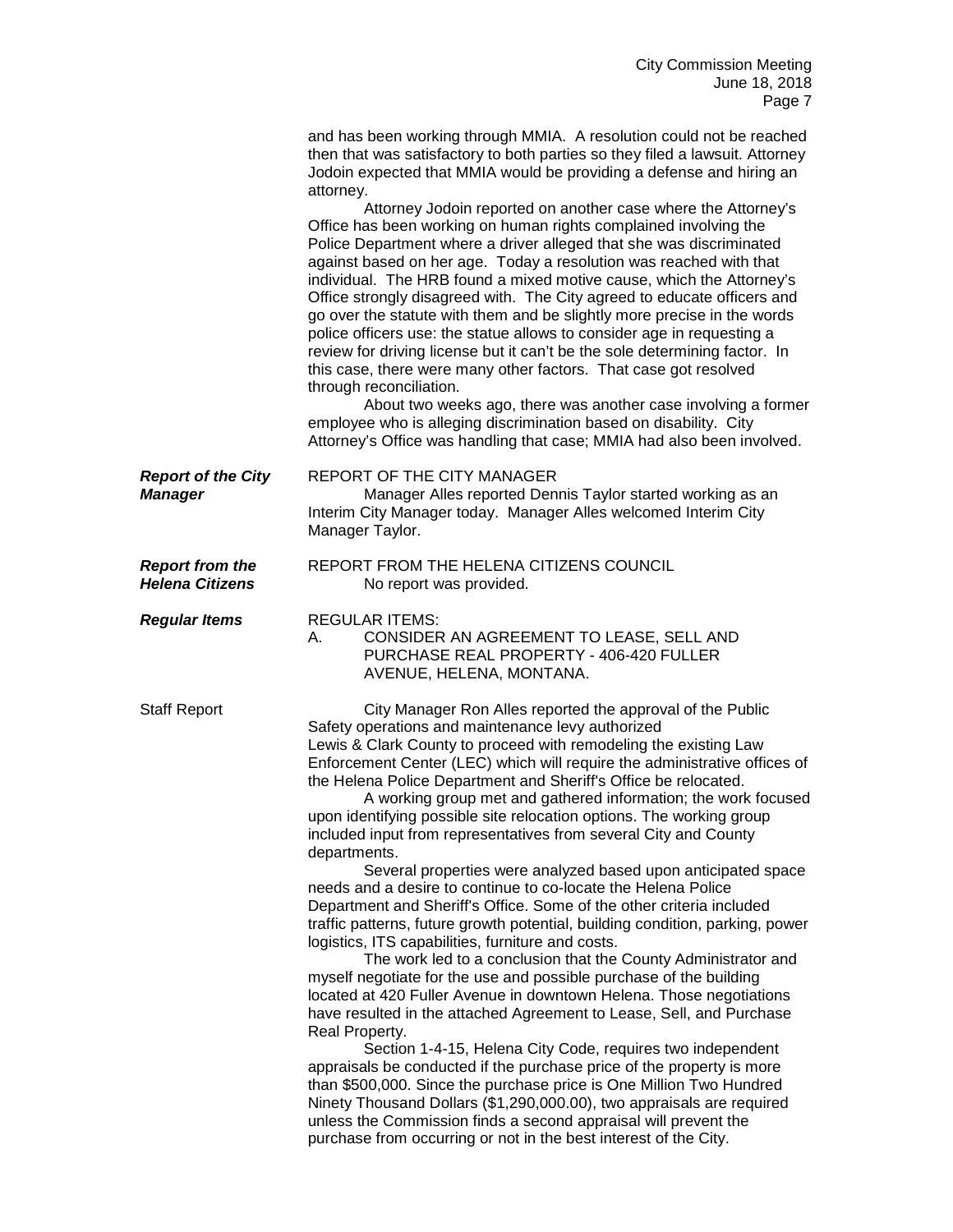|                       | The Helena Police Department and Sheriff's Office will co-locate<br>in one building and will remain in downtown Helena.<br>Manager Alles recommended approval to waive the requirement<br>for a second independent appraisal of the property and find that two<br>appraisals of the property are not in the best interest of the City and<br>recommended approval to waive the requirement for a second<br>independent appraisal of the property and find that two appraisals of the<br>property are not in the best interest of the City.                                                                                                                                                                                                                                                                                                                                                                                                      |
|-----------------------|-------------------------------------------------------------------------------------------------------------------------------------------------------------------------------------------------------------------------------------------------------------------------------------------------------------------------------------------------------------------------------------------------------------------------------------------------------------------------------------------------------------------------------------------------------------------------------------------------------------------------------------------------------------------------------------------------------------------------------------------------------------------------------------------------------------------------------------------------------------------------------------------------------------------------------------------------|
| <b>Public Comment</b> | Mayor Collins called for public comment, none was received.                                                                                                                                                                                                                                                                                                                                                                                                                                                                                                                                                                                                                                                                                                                                                                                                                                                                                     |
| <b>Discussion</b>     | Commissioner O'Loughlin stated that she was part of the sub-<br>committee looking for what properties might work for the Police<br>Department and commended the City and County staff for the process.<br>Commissioner O'Loughlin asked regarding the amount of space the<br>Police Department and the Sheriff's Office would need: whether the<br>usage as well as the space would be split 50-50. Manager Alles replied<br>that it would be very close to 50-50.<br>Commissioner O'Loughlin asked if the maintenance price<br>Manager Alles referred to was the overall price and not simply the City's<br>share. Manager Alles concurred and stated that in the City-County<br>Building, the City pays \$17-18 per square foot, so it should be expected<br>that the price per foot in the new building should go up from current \$11<br>per square foot.<br>Manager Alles added that he did not recommend to have the<br>second appraisal. |
| <b>Public Comment</b> | Michael Casey, owner of Trimac Real Estate, thanked Manager<br>Alles for great work.                                                                                                                                                                                                                                                                                                                                                                                                                                                                                                                                                                                                                                                                                                                                                                                                                                                            |
|                       | Commissioner O'Loughlin asked Manager Alles whether two<br>motions would be needed in this case. Manager Alles concurred.                                                                                                                                                                                                                                                                                                                                                                                                                                                                                                                                                                                                                                                                                                                                                                                                                       |
| <b>Motion</b>         | <b>Commissioner O'Loughlin moved to waive the requirement</b><br>for a second independent appraisal of the property and find that<br>two appraisals of the property are not in the best interest of the<br>City. Commissioner Farris-Olsen seconded the motion. All voted aye,<br>motion carried.                                                                                                                                                                                                                                                                                                                                                                                                                                                                                                                                                                                                                                               |
| <b>Motion</b>         | <b>Commissioner Farris-Olsen moved to approve the purchase</b><br>of the 406-420 Fuller Avenue from Cottonwood ALC, Inc., as<br>described in the attached buy-sell agreement in the amount of<br>\$1,290,000.00. Commissioner O'Loughlin seconded the motion. All<br>voted aye, motion carried.                                                                                                                                                                                                                                                                                                                                                                                                                                                                                                                                                                                                                                                 |
|                       | В.<br>CONSIDER A RESOLUTION AUTHORIZING PARTICIPATION<br>IN THE SHORT TERM INVESTMENTS POOL (STIP)<br>PROGRAM THROUGH THE MONTANA BOARD OF<br><b>INVESTMENTS.</b>                                                                                                                                                                                                                                                                                                                                                                                                                                                                                                                                                                                                                                                                                                                                                                               |
| <b>Staff Report</b>   | City Budget Manager Libbi Lovshin reported on June 6, 2016,<br>the Commission passed Resolution 20250 authorizing participation in the<br>STIP program and appointing Ron Alles, City Manager, as the City's<br>authorized representative. His retirement this month requires the City to<br>pass a new resolution. Currently, the City has \$42,879,416.85 in this<br>investment pool.                                                                                                                                                                                                                                                                                                                                                                                                                                                                                                                                                         |